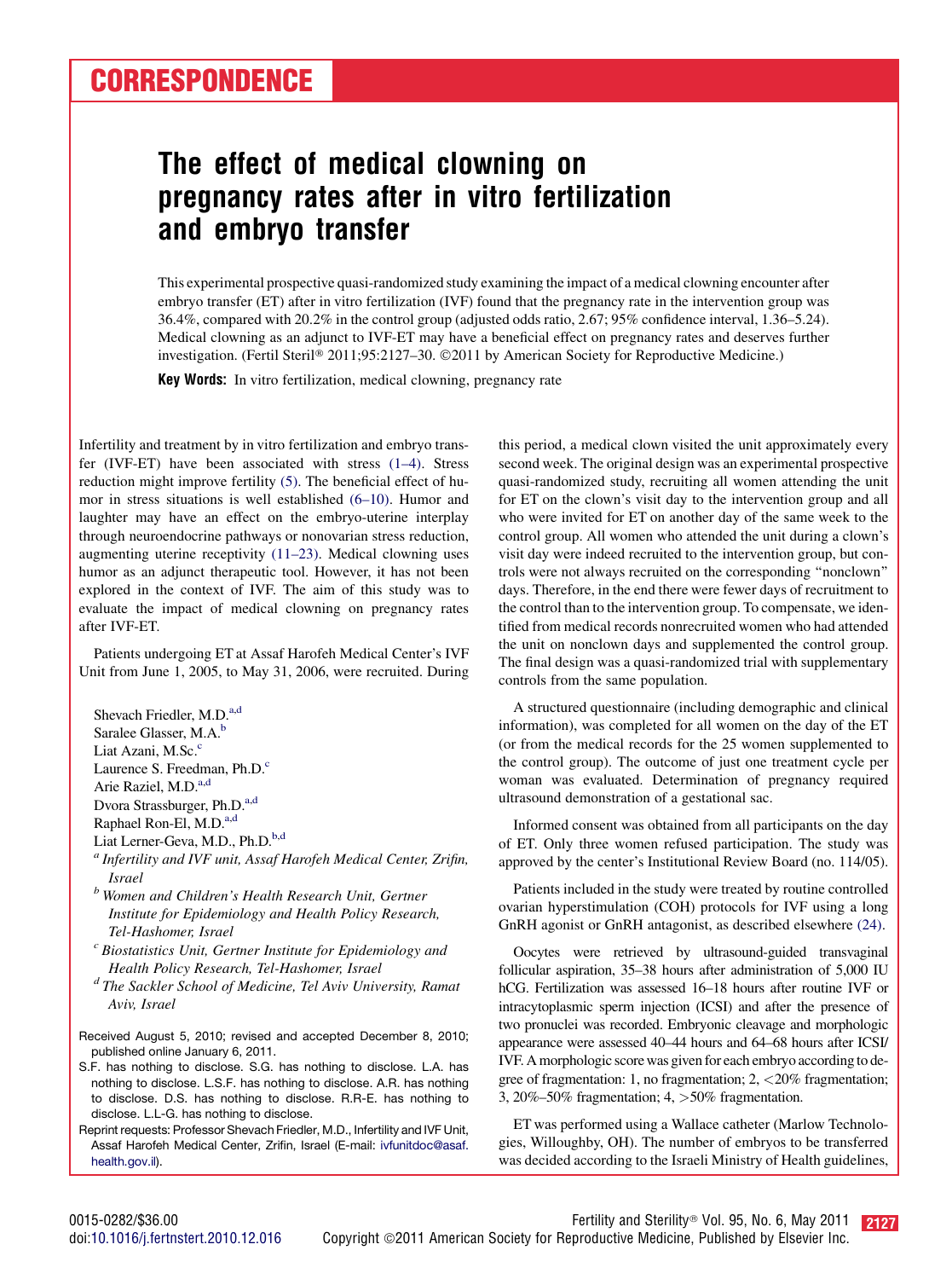that is, only two embryos for the first three ETs. A third embryo is allowed for women aged >35 years, and a fourth for women aged  $\geq$ 40 years or in cases after repeated implantation failure. All patients (in both the intervention and control groups) received the same information regarding the quality and number ET.

Luteal support using micronized P was given to all patients, starting on the day of ET, until serum  $\beta$ -hCG measurement 14 days later, and continued until the eighth week of gestation in pregnant patients.

Each patient in the intervention group was visited by a professional medical clown immediately after ET, while lying in bed. This encounter lasted 12–15 minutes and included a routine developed by the principal investigators (SF and AS) as suitable for such patients. The routine included jokes, tricks, and magic and was performed on a one-to-one basis with the clown dressed as a ''chef de cuisine.'' The same clown performed the same routine at all visits.

Given a two-sided significance level of .05 and a difference of 15% in the clinical pregnancy rate between the two groups, the group size needed for 80% statistical power was 94 patients in each arm.

Statistical analysis was performed using the  $\chi^2$  test for comparison of the groups' pregnancy rates and other categorical variables, and Student's two-sided  $t$  test regarding continuous variables. A multivariable logistic regression model was used to adjust the pregnancy rates for prognostic factor imbalances.  $P < .05$  was considered statistically significant.

The study sample included 219 patients (110 in the intervention group and 109 in the control group). There were no significant differences between the groups regarding age (mean age,  $34.2 \pm 4.9$ ) and 34.1  $\pm$  5.4 years, respectively), education (mean years, 14.3  $\pm$ 2.8 and 14.3  $\pm$  2.3, respectively), religious affiliation, or family status. Women in the intervention group had similar rates of irregular menses, types of infertility, and previous IVF cycles compared to the control group. Women in the intervention group had significantly more years of infertility (4.1  $\pm$  2.9 and 3.4  $\pm$ 2.8 years, respectively). No significant differences were observed in the type of ET (fresh vs. frozen), levels of peak  $E_2$ , type of COH protocol, type of cycle, number of retrieved oocytes, fertilized oocytes, or ET. More women in the control group had ET on day 3, while more in the intervention group had ET on day 2 ( $P = .06$ ).

The pregnancy rate in the intervention group was 36.4%, compared with 20.2% in controls ( $P = .008$ ). In multivariable analysis (Table 1), the intervention group had a 2.67 (95% confidence interval [CI], 1.36–5.24) higher odds of pregnancy than controls after adjustment for age, diagnosis and type of infertility, length of infertility, cycle characteristics, number of ETs, and ET day.

## TABLE 1

Multivariable logistic regression analysis model for pregnancy rates after IVF-ET adjusted for study group, age, infertility, and cycle characteristics.

| Characteristic                                                             | N   | Pregnancy,<br>n(%) | P value | <b>Adjusted odds</b><br>ratio (95% CI) | P value |
|----------------------------------------------------------------------------|-----|--------------------|---------|----------------------------------------|---------|
|                                                                            |     |                    |         |                                        |         |
| Group                                                                      |     |                    | .008    |                                        | .004    |
| Control                                                                    | 109 | 22(20.2)           |         | 1.0                                    |         |
| Intervention                                                               | 110 | 40 (36.4)          |         | $2.67(1.36 - 5.24)$                    |         |
| Age, y                                                                     |     |                    | .45     |                                        | .54     |
| $30$                                                                       | 55  | 16(29.1)           |         | 1.0                                    |         |
| $30 - 34$                                                                  | 65  | 22(33.8)           |         | $1.25(0.53 - 2.92)$                    |         |
| $35 - 39$                                                                  | 62  | 17(27.4)           |         | $0.77(0.30 - 1.95)$                    |         |
| $40 - 46$                                                                  | 37  | 7(18.9)            |         | $0.58(0.17 - 1.95)$                    |         |
| Diagnosis of infertility                                                   |     |                    | .44     |                                        | .87     |
| Hormonal                                                                   | 20  | 4(20.0)            |         | $0.89(0.26 - 3.12)$                    |         |
| Mechanical                                                                 | 30  | 7(23.3)            |         | $0.78(0.28 - 2.13)$                    |         |
| Male                                                                       | 130 | 39 (30.0)          |         | 1.0                                    |         |
| Unexplained                                                                | 38  | 11(28.9)           |         | $1.27(0.53 - 3.02)$                    |         |
| Type of infertility                                                        |     |                    | .69     |                                        | .44     |
| Primary                                                                    | 100 | 27(27.0)           |         | 1.0                                    |         |
| Secondary                                                                  | 119 | 35 (29.4)          |         | $1.30(0.67 - 2.52)$                    |         |
| Type of cycle                                                              |     |                    | .19     |                                        | .24     |
| Fresh                                                                      | 187 | 56 (29.9)          |         | 1.0                                    |         |
| Frozen                                                                     | 32  | 6(18.7)            |         | $0.51(0.17 - 1.56)$                    |         |
| No. of transferred embryos                                                 |     |                    | .30     |                                        | .97     |
| $1 - 2$                                                                    | 133 | 41 (30.8)          |         | 1.0                                    |         |
| $3 - 4$                                                                    | 86  | 21(24.4)           |         | $1.01(0.47 - 2.16)$                    |         |
| Length of infertility, y                                                   |     |                    | .27     |                                        | .14     |
| $1 - 2$                                                                    | 83  | 27(32.5)           |         | 1.0                                    |         |
| $3 - 4$                                                                    | 64  | 16(25.0)           |         | $0.53(0.23 - 1.19)$                    |         |
| $5+$                                                                       | 54  | 11(20.4)           |         | $0.45(0.18 - 1.13)$                    |         |
| <b>Transfer day</b>                                                        |     |                    | .79     |                                        | .27     |
| $\overline{2}$                                                             | 141 | 40 (28.4)          |         | 1.0                                    |         |
| $3 - 5$                                                                    | 73  | 22(30.1)           |         | $1.48(0.74 - 2.97)$                    |         |
| $\mathbf{r}$ $\mathbf{u}$ $\alpha$<br>$T = 0.101$ $1.0011$<br>$\mathbf{r}$ |     |                    |         |                                        |         |

Friedler. Correspondence. Fertil Steril 2011.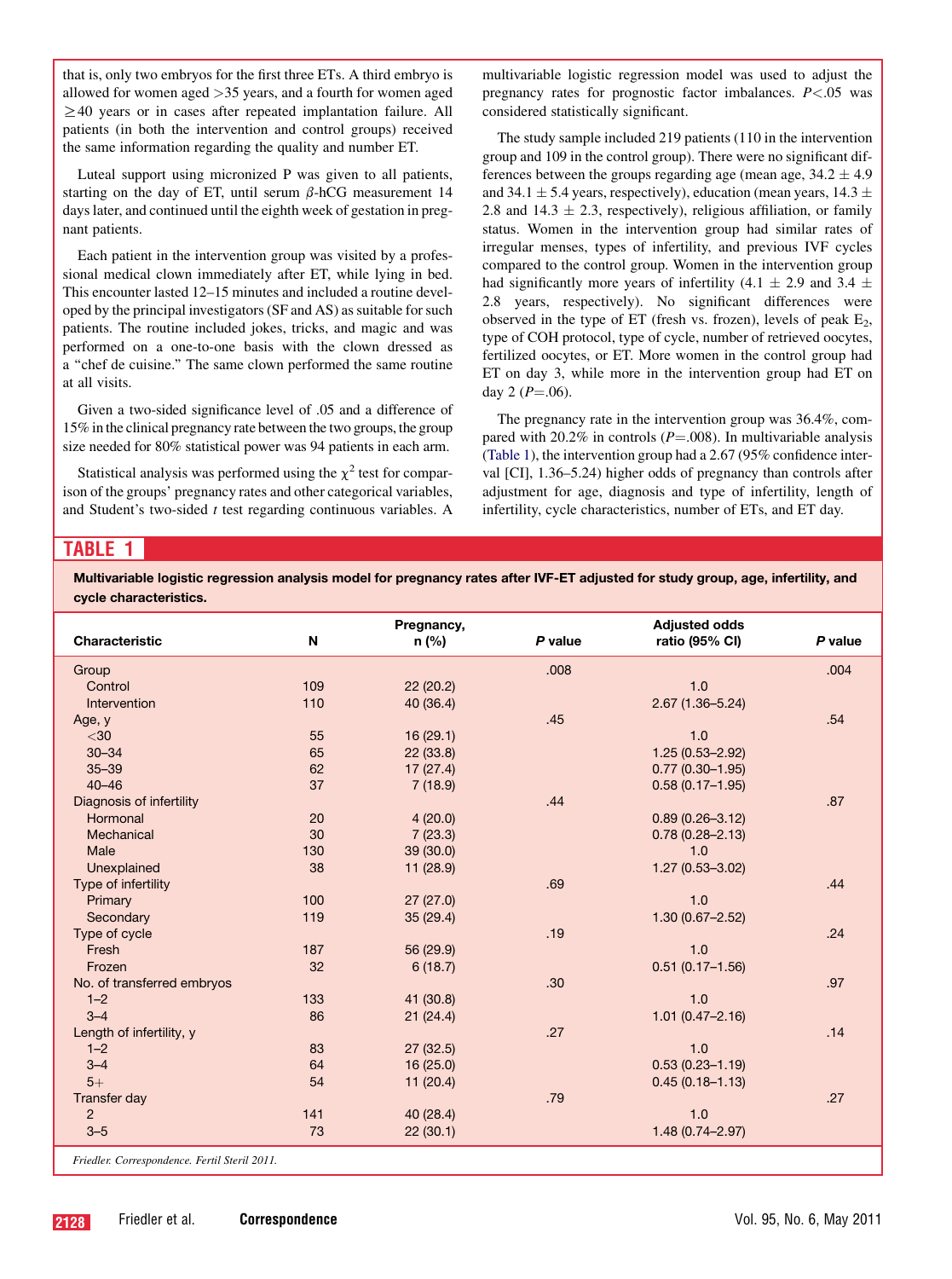<span id="page-2-0"></span>The concept of humor or laughter being therapeutic appears in many ancient cultures, but it has not been evaluated using evidence-based methodology. Studies by Fry (11–16), Cousins (17), and Berk et al. (18–23) have laid the foundations for investigating various physiological parameters influenced by laughter. Based on research in psychoneuroimmunology, it appears that increased stress levels can lead to changes in psychological and physiological functioning and in the levels of stress hormones. Other messengers such as PRL, growth hormone, insulin, glucagon, thyroid hormone, and gonadotropin can also be affected by stress [\(25\),](#page-3-0) as may levels of neurotransmitters, neurohormones, cytokines, and various cells in the immune system [\(26\)](#page-3-0). Humor and laughter are believed to act as a coping mechanism to reduce stress and psychological symptoms related to negative life events and improve quality of life and immune function (7–10, 27, 28).

Interactions between hormonal and neurobiological systems may affect reproductive processes [\(29\)](#page-3-0). Reciprocal interference is even more plausible, since stress and reproduction are controlled by similar nuclei within the hypothalamus and by similar neurotransmitters. An association between activated T-cell lymphocytes in the peripheral blood and implantation rates has been suggested in women undergoing IVF [\(30–33\).](#page-3-0)

Although the exact mechanism whereby stress interferes with reproductive processes is not fully understood, experimental evidence [\(34–36\)](#page-3-0) increasingly indicates that lower stress levels result in better fertility treatment outcome [\(37–40\).](#page-3-0) Recently, a mouse implantation model, on the possible impact of stress on uterine receptivity, independent of hypophysial-pituitary-gonadal axis dysfunction [\(41\),](#page-3-0) revealed that mice exposed to stress had significantly fewer implantation sites. There is substantial initial evidence that psychological disposition influences fertility and thus the outcome of fertilization techniques (5). However, most publications in this field are empiric and lack rigorous methodology [\(42, 43\)](#page-3-0).

The current results suggest that medical clowning, used as an adjunctive intervention, may have a beneficial effect upon IVF-ET outcome. The results are surprising since the patients in the

intervention group were visited by the clown for only 12–15 minutes. This is in disagreement with previous publications indicating that the most successful interventions have strong education and skills training components and require much longer periods of intervention [\(34, 44\)](#page-3-0).

Allocation of the intervention was quasi-randomized. While we are unaware of confounding variables that could explain the observed difference in pregnancy rates, we cannot completely rule them out. Women in the intervention group had a higher pregnancy rate, despite having more years of infertility (which was accounted for in the multivariable model). Boivin et al. [\(45\)](#page-3-0) observed that less stressed infertile patients do not feel they need psychological intervention. It is possible that stress-reducing techniques are more useful for those experiencing more stress resulting from a longer duration of infertility. Individual baseline personality differences such as anxiety and coping strategies were beyond the scope of the present analysis. These characteristics may influence the reaction to the clown's visit and affect the pregnancy rates. Embryo morphology was not compared between the groups and could have had an impact on outcome. Although this study presents results from a single IVF unit, the population is nonselective since the national insurance policy in Israel covers all IVF for all women for the first and second child.

The resources required to implement medical clowning are far less than those for other stress-reducing techniques. Moreover, the simple nature of a medical clown encounter makes it feasible for implementation in other settings and cultures. In view of the positive results observed in this study, the use of humor and medical clowning as an adjunct to treatment for infertility deserves further investigation.

Acknowledgments: The authors thank Mr. Shlomi Algussi, a professional medical clown, for his valuable and indispensable contribution to the designing and performance of this study. We thank Ms. Esther Pollak, M.H.A., for her assistance in data collection, organization, and technical support during the study. We thank Dr. Malka Gorfine, Ph.D., for her statistical support in the design of the study.

## REFERENCES

- 1. Newton CR, Hearn MT, Yupze AA. Psychological assessment and follow-up after in vitro fertilization: assessing the impact of failure. Fertil Steril 1990;54:879–86.
- 2. Litt MD, Tennen H, Affleck G, Klock S. Coping and cognitive factors in adaptation to in vitro fertilization failure. J Behav Med 1992;15:171–87.
- 3. Mahlstedt PP. Psychological issues of infertility and assisted reproductive technology. Urol Clin N Am 1994;21:557–66.
- 4. Merari D, Feldberg D, Elizur A, Golsman J, Modan B. Psychological and hormonal changes in the course of in vitro fertilization. J Assist Reprod Genet 1992;9:161–9.
- 5. Campagne DM. Should fertilization treatment start with reducing stress? Hum Reprod 2006;21: 1651–8.
- 6. Dixon N. Humor: a cognitive alternative to stress?. In: Sarason I, Spielberger C, eds. Stress and anxiety. Vol. 7. Washington, DC: Hemisphere, 1980:281–9.
- 7. Balick M, Lee R. The role of laughter in traditional medicine and its relevance to the clinical setting: healing with ha! Altern Ther Health Med 2003;9: 88–91.
- 8. Bennett H. Humor in medicine. South Med J 2003;96:1257–61.
- 9. MacDonald C. A chuckle a day keeps the doctor away: therapeutic humor and laughter. J Psychosoc Nurs Ment Health Serv 2004;42:18–25.
- 10. Weiss R. Initiative proves laughter is the best medicine. Health Prog 2002;83:54.
- 11. Fry W. Mirth and oxygen saturation levels of peripheral blood. Psychother and Psychosom 1971;19:76–84.
- 12. Fry W. The respiratory components of mirthful laughter. J Biol Psychol 1977;19:39–50.
- 13. Fry W. Humor, physiology, and the aging process. In: Nahemov L, McCluskey-Fawcett K, McGhee P, eds. Humor and aging. Orlando, FL: Academic Press, 1986:81–98.
- 14. Fry W. Mirthful laughter and blood pressure. Humor: Int J Humor Res 1988;1:49–62.
- 15. Fry W. The physiological effects of humor, mirth, and laughter. J Am Med Assoc 1992;267:1857–8.
- 16. Fry W. The biology of humor. Humor: Int J Humor Res 1994;7:111–26.
- 17. Cousins N. Anatomy of an illness as perceived by the patient. Toronto: Bantam, 1979.
- 18. Berk L, Tan S, Nehlsen-Cannarella S, Napier B, Lewis J, Lee J, et al. Humor associated laughter decreases cortisol and increases spontaneous lymphocyte blastogenesis. Clin Res 1988;36:435A.
- 19. Berk L, Tan S, Napier B, Evy W. Eustress of mirthful laughter modifies natural killer cell activity. Clin Res 1989;37:115A.
- 20. Berk L, Tan S, Fry W, Napier B, Lee J, Hubbard R, et al. Neuroendocrine and stress hormone changes during mirthful laughter. Am J Med Sci 1989;298: 391–6.
- 21. Berk L, Tan S, Fry W. Eustress of humor associated laughter modulates specific immune system components. Ann Behav Med. Suppl. Proc Soc Behav Med 16th Ann Sci Sess 1993;15:S111.
- 22. Berk L, Tan S. Eustress of mirthful laughter modulates the immune system lymphokine interferon-gama. Ann Behav Med. Suppl. Proc Soc Behav Med 16th Ann Sci Sess 1995;17:C064.
- 23. Berk L, Felten D, Tan S, Bittman S, Westengard J. Modulation of neuroimmune parameters during the eustress of humor-associated mirthful laughter. Altern Ther Health Med 2001;7:62–72, 74–6.